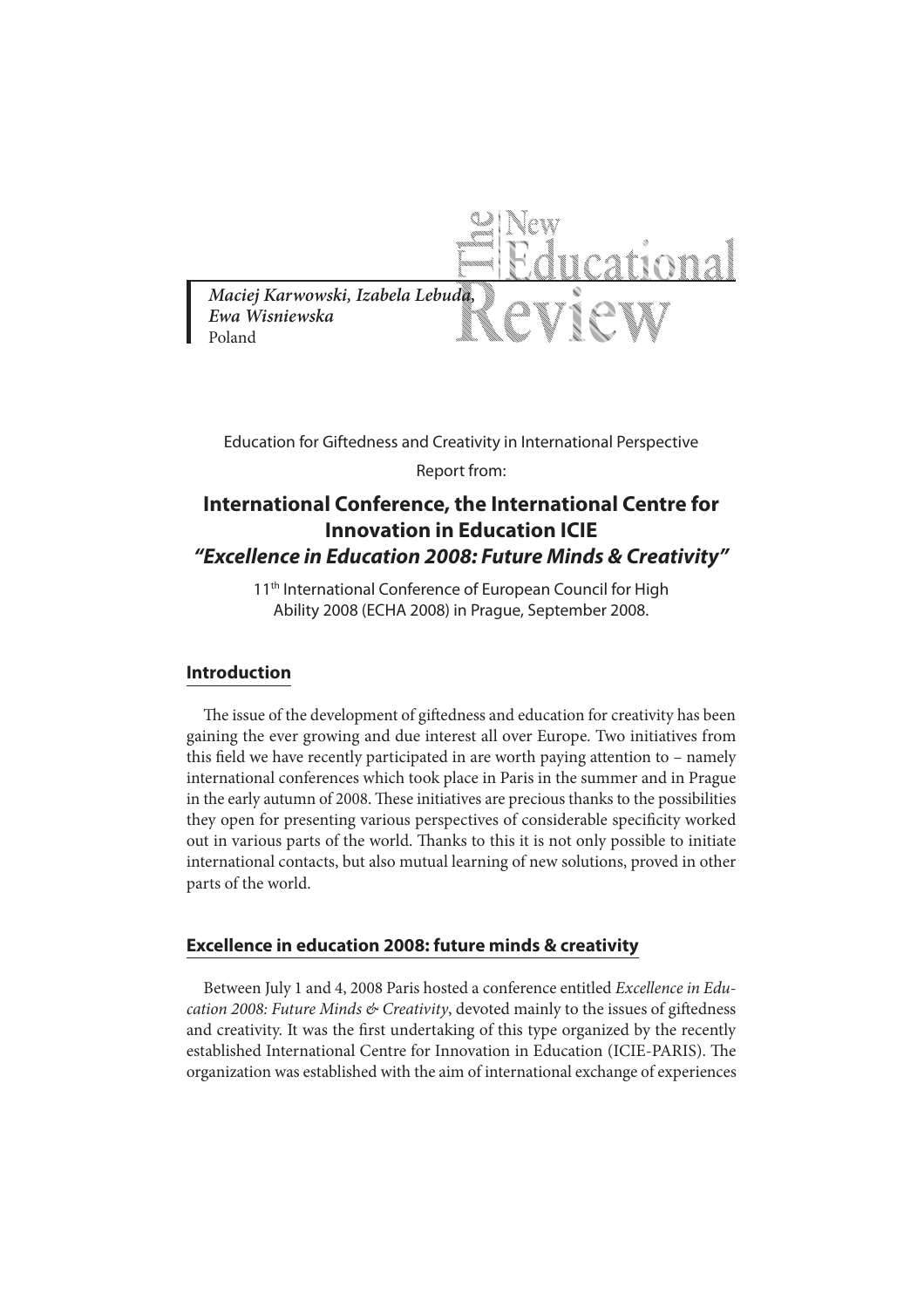and knowledge about giftedness and creativity. Its main assumption is creating a platform for connecting parents, teachers and specialists interested in identifying, supporting and developing giftedness. The proposed forums, conferences and workshops provided a chance for the representatives of various communities to meet and promote education directed at special needs of creative students. One of the most important aims is to become acquainted with systemic solutions for educating creative people, applied in various countries. Special attention is paid to application of the existing theoretical concepts as well as to searching for new solutions with the use of scientific research. The assumption of the members of the organization is to introduce in the future the tested, best solutions for general education. ICIE cooperates with The National Research Centre for the Gifted and Talented (NRC/GT), The International Association of Educators for World Peace, and many other organizations. The conference addressed a wide circle of recipients: scientists, teachers, pedagogues, psychologists, therapists, artists and other people interested in the issue of creativity in as broad a sense as possible. Participants arrived from all over the world, but the USA, Canada, Hong Kong, Taiwan, Great Britain, Germany and African countries sent the most numerous delegations.

The top issues debated during the conference were: education directed at supporting giftedness, presentation of methodological solutions, educational programs and the systems of instruction, teacher development, shaping of the environment conducive to creative people, creativity itself, as well as instruction with the use of modern technical means with special consideration of the idea of e-learning.

The conference opened with one-day workshops, run by such specialists from all over the world as T. Lubart (Université Paris Descartes, France), D. J. Treffinger (Centre of Creative Learning, USA), K. McCluskey (University of Winnipeg, Canada), S. White (Auckland University, Australia), and many others. Due to a large number of participants and multitude of topics, presentations were run simultaneously throughout the following three days in six morning and afternoon sessions. Scholarly sessions were intermingled with lectures of leading researchers and practitioners from all over the world who deal with giftedness and creativity.

Joan Freeman, a British psychologist, opened the first day of the conference with a presentation "Living with Gifts and Talents." She presented a number of case studies of people who reveal outstanding abilities in various fields and areas of functioning – intellectual, musical, fine arts. Freeman attracted special attention to the social context of their development and its significance for individual achievements starting in the youngest age and highlighted the importance of not just the genetic dispositions, but also the enormous influence of the environment – parents, peer groups, immediate surroundings, society, and culture – on shaping eminent individuals. Basing on stories of a number of people and their families,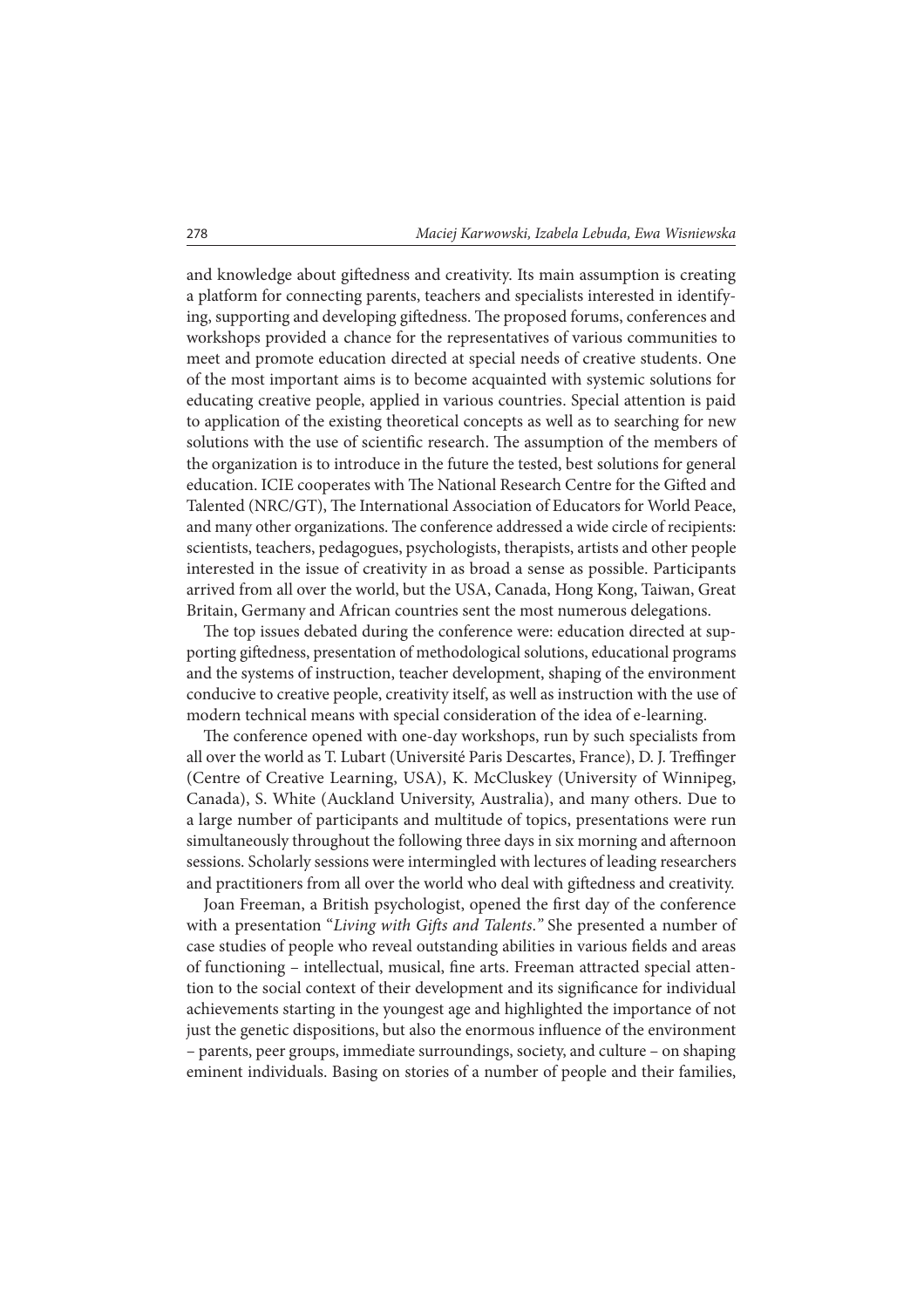Joan Freeman talked about difficult maturation of gifted children, about problems that appear on their way to maturity, and social barriers that render functioning in a group and application of the extraordinary talents in life difficult.

Probably the greatest interest was attracted by the lecture of the American psychologist from Tufts University, previously professor of Yale for many years, President of The Eastern Psychological Association, The International Association for Cognitive Education and Psychology, and more recently also of the American Psychological Association – Robert J. Sternberg. In his speech on Education for Creativity Sternberg presented quite a liberal attitude to defining creativity, basing on the metaphor of buying and selling stock shares – known also as the investment theory of creativity (Sternberg, Lubart, 1991). According to the authors of the conception, creativity understood in this way is a question of choice and may apply to each and every one of us. In order to effectively invest in some field it is a must to buy cheaply and sell expensively. With regards to creativity, "investment" means choice of the area of interest, a subject we are inclined to devote our time, effort and other resources to. Sternberg presented the implications that result from the investment theory of creativity, as well as his own concept of intelligence of education. He emphasized the importance of not just analytical abilities, but practical and creative ones as well in the process of learning.

Professor of the University of Connecticut (USA), Director of The National Research Center on the Gifted and Talented - Joseph S. Renzulli talked about the practical applications of The School-wide Enrichment Model. He also presented the Renzulli Learning System, based on his own model, which is to constitute versatile multimedia electronic program adjusted to individual abilities of a student, his/her strengths, academic achievements, interests, learning styles. Its aim is to facilitate adjustment of appropriate Internet resources, data bases categorized in accordance with thematic areas, levels of difficulty, learning standards effective in individual states and the degree of content complexity, to the student's profile. The program provides an opportunity for cooperation with other students of similar proles, as well as support from teachers. It is also to facilitate creation of research, problemsolving, and the origination of individual or group creative projects. Thanks to keeping the works within the frame of Total Talent Portfolio, it is possible for their self-assessment, observation of changes and teacher evaluation. It seems that RLS is also to be a solution that on the one hand gives answers to the need for accounting for individual differences in education, and on the other – to the creation of modern learning tools based on electronic resources. As another presenter, Jerome Clayton Glenn, claims, we should combine our reflections about modern education with the anticipation of trends, chances and threats that may appear in this field in a few dozen years. In his speech, "Future Possibilities for Education and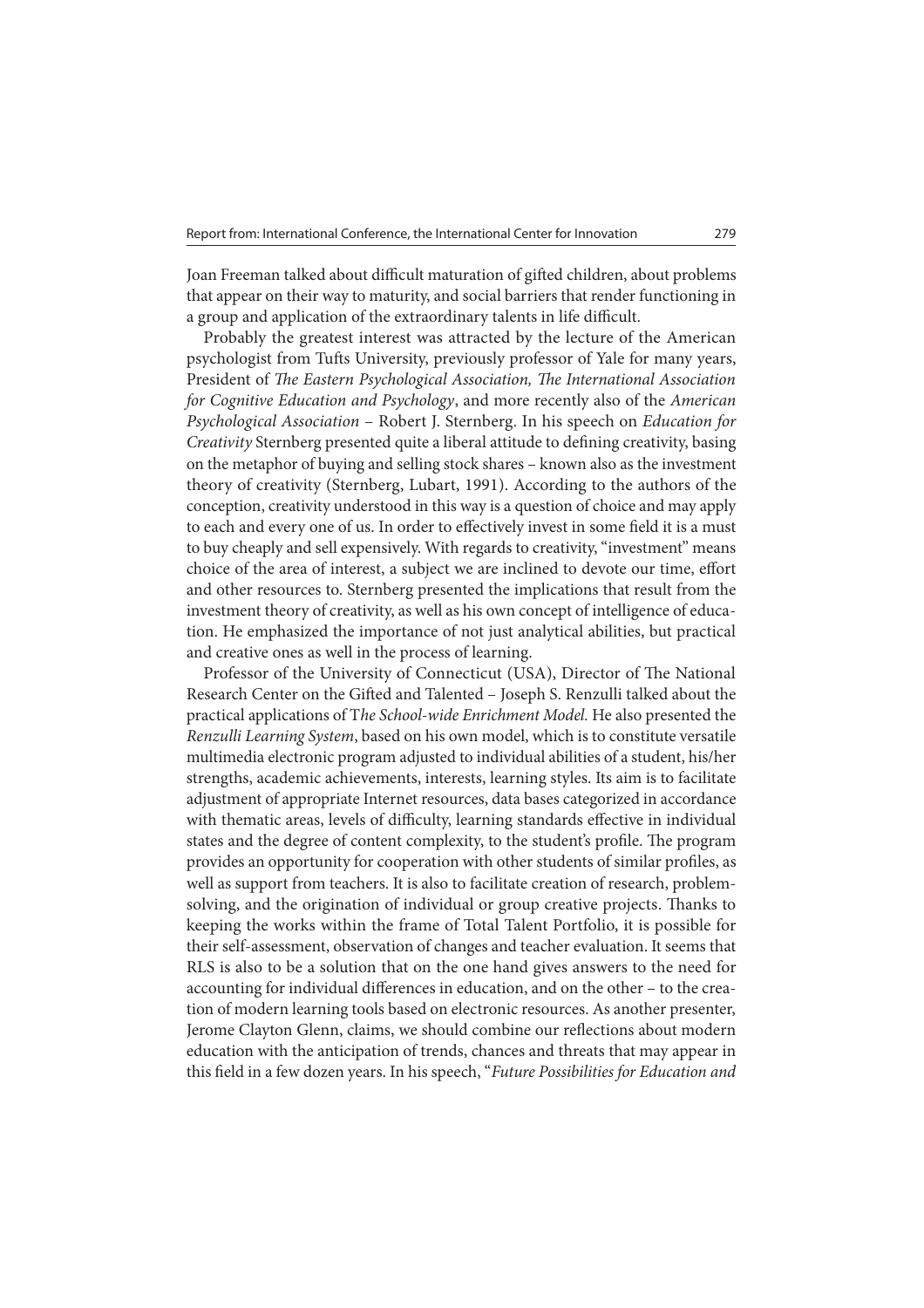Learning by the Year 2030," he presented predictions for education in 2030 – the effect of research by 213 experts of various fields from all over the world, within the frame of the Millennium project. From among 19 potential changes in education, Glenn listed the following: the use of global Internet network as the main tool of social science research; creation of national programs for the development of intelligence; possibility to develop intelligence genetically; integrated systems of lifelong learning; e-teaching; individualized teaching; full map of human synapses in the brain and a possibility to observe their operations during the process of learning – discovering strategies.

In his presentation Recognizing and Nurturing Talent in At-Risk Populations Ken McCluskey from the University of Winnipeg in Canada presented and discussed the idea of detection and development of talents in threatened environments infested with pathologies. The speech concentrated around programs run in Canada, aimed at talented children and adolescents who for various reasons, such as problems with acclimation in new environment, untypical family situation, or tough return to reality after spending time in a penitentiary, do not realize their potential. During the lecture, the author presented works and samples of the capabilities of the participants of those programs. Fine arts creations appeared alongside musical tunes. The main emphasis was laid on indicating the effects the conducted and discussed programs had brought. A decrease in the feeling of alienation, decrease in the percentage of recidivism, decrease in the number of those joining youth gangs and organized crime groups, as well as decrease in the number of school failures, were noted by the participants of these activities.

The last day featured a lecture by Steven Smith of the Texas A&M University in the USA. This co-creator of the model of geneplore delivered a paper, entitled The Science of Creative Thinking. In his speech he attracted our attention to numerous paradoxes we are dealing with when dening creativity. Smith highlighted the significance of research in developing knowledge about creativity. He showed what, in a methodological sense, a process of getting acquainted with scientific phenomena should look like, and then, on the example of research, Smith depicted the entire course of empirical explorations. The presented analyses referred to the area of cognitive psychology and concentrated mainly on appearance, fixation and incubation. Smith concentrated mainly on the creative process claiming that it can be researched into and understood significantly more efficiently than e.g. the creative/creator's personality. The lecture commanded high respect.

Donald J. Treffinger from the Center for Creative Learning, Inc., in Sarasota, Florida, USA presented a paper on Recognizing and Nurturing Creativity: Powerful Tools for Managing Change. The speech showed how significant the ability of creative problem solving is for dealing with contemporary reality. The presentation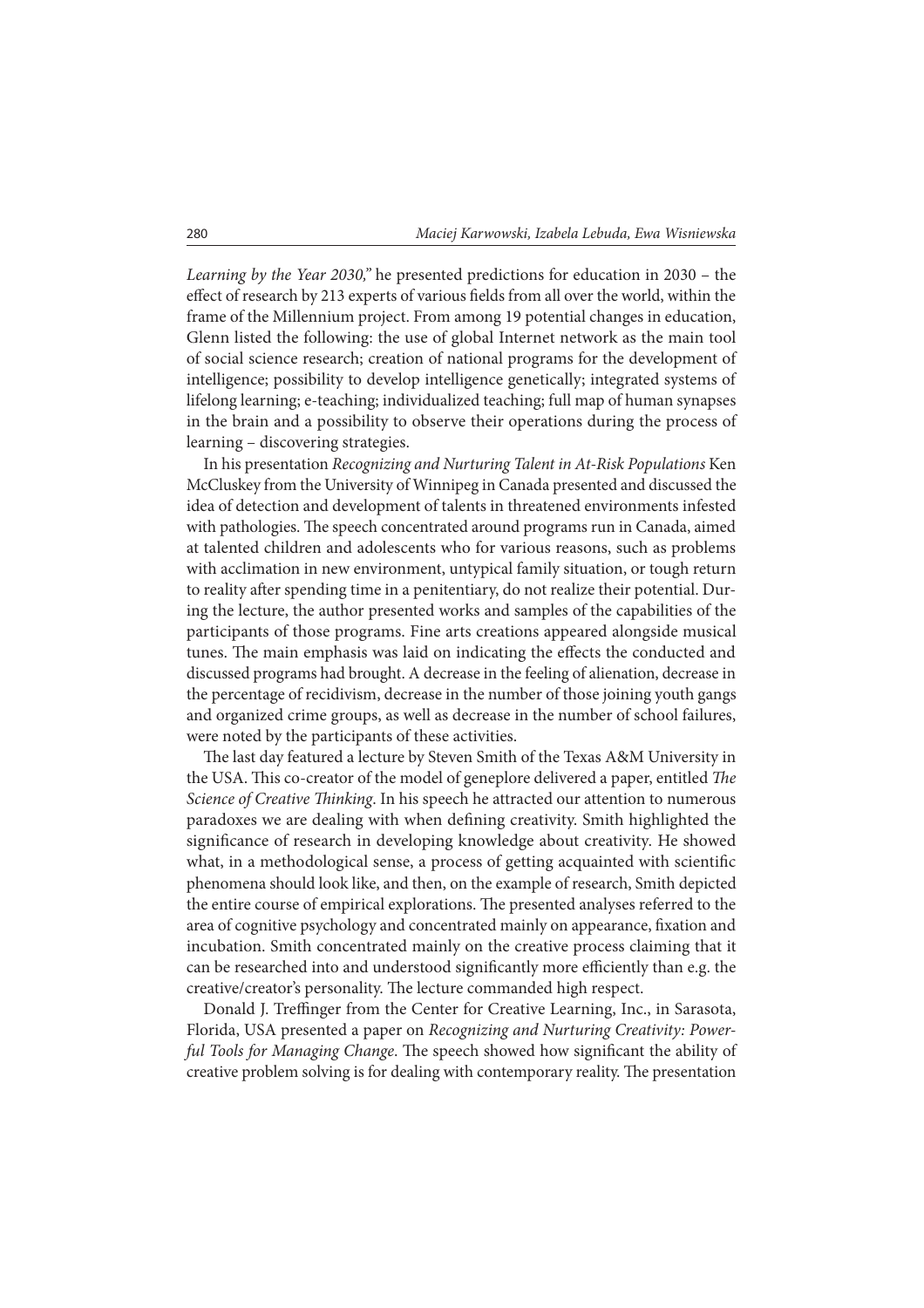indicated tools and methods that might support research, pedagogical practice, as well as business activities. The speech was based on the model of creative problem solving, elaborated in the International Centre for Studies in Creativity, indicating the importance for creativity of divergent thinking and the much less appreciated convergent, critical thinking.

The presentation of Douglas A. Bernstein from the University of Southampton in the United Kingdom, devoted to Active Learning and Passive Students was about the paradox of shaping a passive attitude of a student in the system of active teaching. The presentation highlighted the fact that activity during classes should rest on the side of the listener, and the role of the teacher should be to consider the course of the class in such a way so as the participants could discover regularities and get to the important rules by themselves. Bernstein not only presented what the phenomenon of pupils'/students' passivity is like, but also proposed methods that could incite a pupil/student to active participation in the process of teaching and learning.

Aside from the listed scholarly presentations, each day also featured symposia. The first two concentrated around experiences within the frame of developing and propagating the idea of creative education and education that aims at creativity in primary and secondary schools as well as institutions of higher education in Taiwan. The third symposium made it possible to get to know policies aimed at exceptionally gifted people, in such countries as England, France, Lithuania, Poland, Romania, and Spain.

What dominated the conference was the expression of the issue of giftedness from the pedagogical and psychological perspective, yet reflections about the biological attitudes of the functioning of gifted people did appear as well. This **is how Jean-Pol Tassin** presented neurobiological conditions for data processing in his presentation The Development of Thought: Two Modes of Information Processing. There, he also described physiological foundations of the functioning of abilities. It seems that this new scholarly attitude stands a chance of achieving recognition in the future of the studies of giftedness and creativity.

In conclusion, it must be stated that independently of some organizational deficiencies the conference enjoyed signicant interest, and the multitude of presented content as well as choice of speakers from all over the world guaranteed presence of diverse substance that could be enjoyed by various groups of people interested in the issues of giftedness and creativity. One should anticipate that the future initiatives of this sort, undertaken by ICIE will enjoy similar level of interest.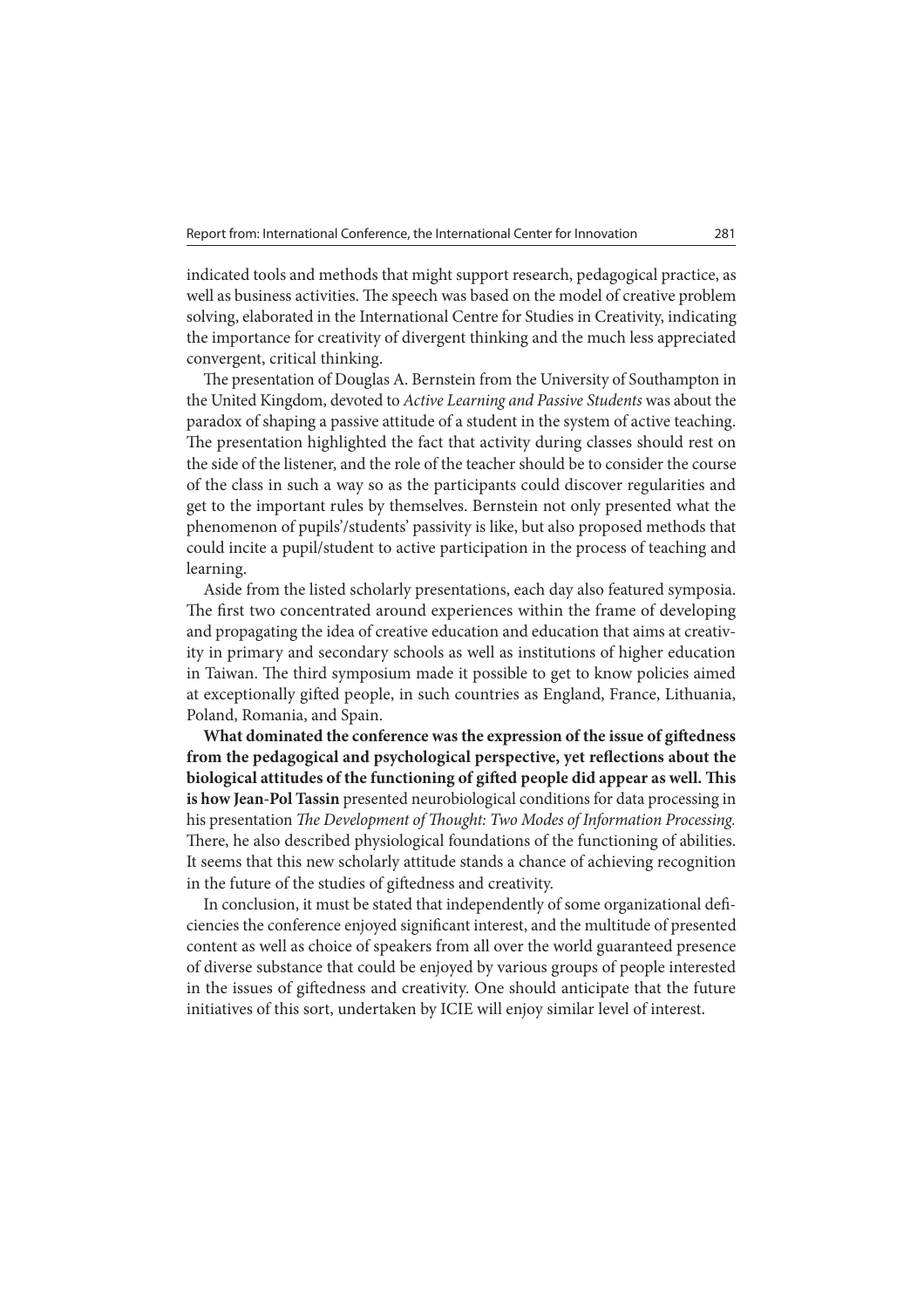### **11th International Conference of European Council for high ability 2008 (Echa 2008)**

During the 11th International Conference of European Council for High Ability 2008 (ECHA 2008), a slightly different perspective, directed to a greater extent at care for developing giftedness and abilities of young people, could be noticed. The conference took place in the capital city of the Czech Republic – Prague. Whereas the Paris conference accentuated the significance of creative functioning as being equal with other aspects of giftedness, the Prague conference was attended by researchers – scientists and practitioners – interested in the issue of nurturing the abilities of pupils/students.

It is hard to exhaustively present the content of all the papers presented over the course of the three days of sessions, therefore it is worth concentrating on elements that were most representative and worth highlighting.

Just like during the Paris conference, the American psychologist – Robert J. Sternberg was key speaker during the first day. In his speech, richly illustrated with examples from his own life, Sternberg accentuated the importance of developing leadership competences and described key results of research conducted by his team at Tufts University.

During the first day, the participants also had a chance to listen to an interesting speech by Todd Lubart, American researcher working in France who in an exhaustive lecture presented key aspects of contemporary research into creativity and presented the new test measuring creative abilities, elaborated by his team. The issue of cognitive and personality-related factors that build creativity, the relation of creativity and intelligence, as well as the issue of domain-specificity of creativity were all paid attention to during the presentation. The next invited speaker - Willy Peters, on the basis of a case study presented an interesting analysis of a gifted child characterized by unequal development of individual abilities as well as conclusions and consequences derived from the diagnosis.

The conference participants also had a chance to meet Robert Sternberg at a discussion forum 'Successful intelligence' and discuss issues and factors that are conducive to achieving success.

From among the many parallel sessions of the first day of the conference, it is worth paing attention to those that enjoyed special interest of the participants. The session devoted in its entirety to underachievement stood out in this respect. During the session, hosted by Joan Freeman, the results of research into this phenomenon and ways of counteracting it were presented along with a sub-session devoted to early years of the gifted. There was also an interesting session devoted to the use of ICT in the education of the gifted - led by Sally Reis and Joseph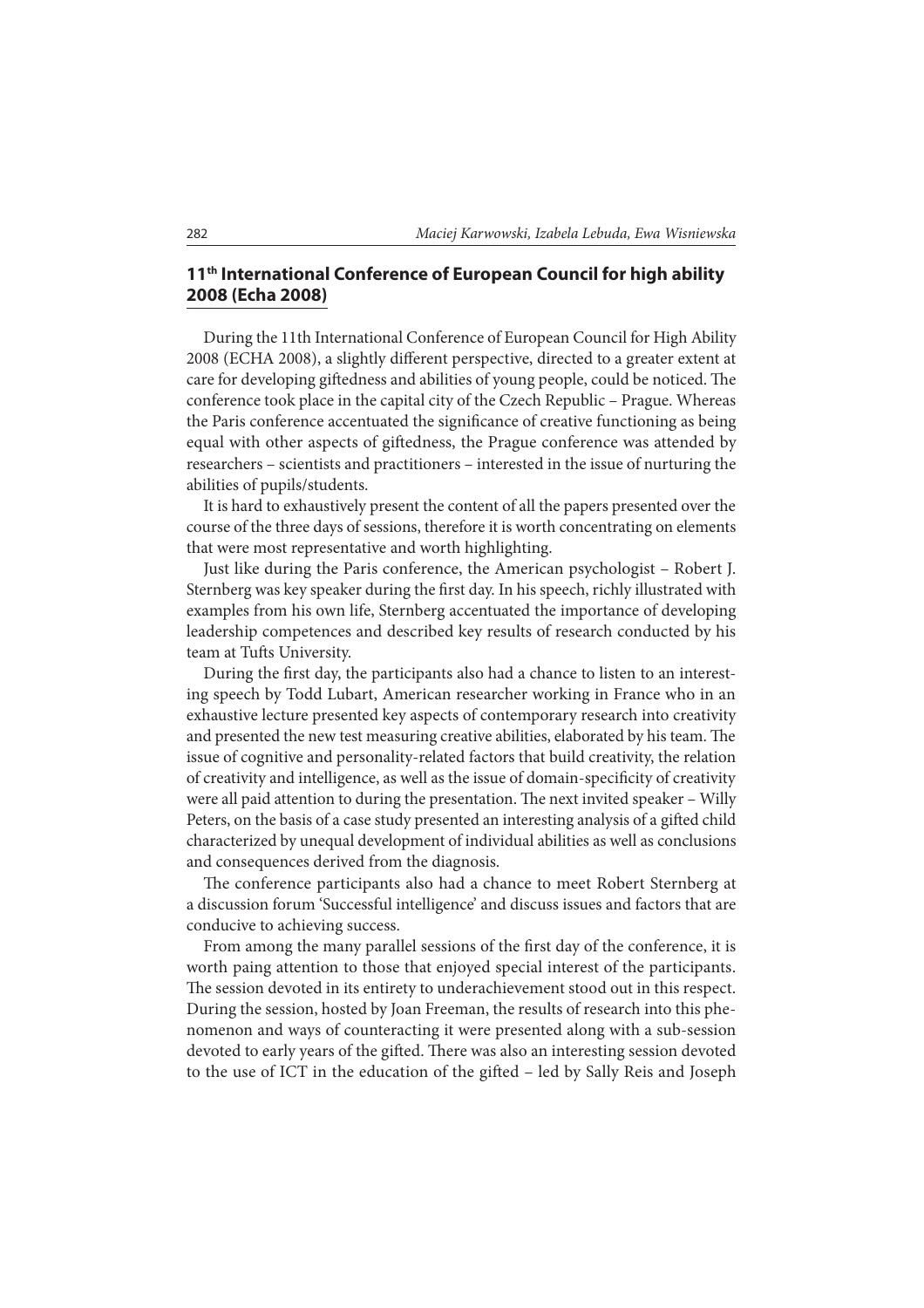Renzulli, as well as a symposium "Research on gender issues in gifted education" conducted by Heidrun Stoger with research mainly based on the actiotope model of giftedness by A. Ziegler. The day concluded with a meeting with Joseph Renzulli and Jane Freeman – a combination of presentations, a discussion and a possibility to ask questions to the experts. Aside form those listed above, the following sessions also took place during the first day: Teaching Maths and Science I (T. Dahl), Nurturing the gifts (M. Vialle), Acceleration (A. Heinbokel), Social Issues (R. Hotulainen), National Reports (N. Steenberger), Assessment and Identification (W. Peters), Gifted Adolescents (S. Weyringer), National Reports (M. Plunkett), Special Needs (Autism and Asperger Syndrom) (P. Schuler), Parental Issues (C. O'Reilly), Supporting the Giftedness (W. Vialle), Special Groups of the Gifted (T. Dracup).

The next morning featured presentations of invited guests (K. Chandler, S. Zelenda) as well as five parallel sessions: Improving Provision (D. Ryan), Learning On-line (J. Touron), Language Learning (M. Dickenson & I. Warwick), Psychological Provision (L. Hoogeveen), Teaching Arts and Science (S. T. Janevski) as well as two parallel discussion forums: Future Perspectives of Gifted Education (J. Raffan, F. Monks, J. Freeman, T. Dracup, N. L. Vlajic), as well as Underachievement (D. Montgomery).

Among the afternoon sessions, those devoted to creativity proved especially interesting. We heard presentations by W. Limont, A. Kaputa, S. Maksic and D. Fleith & T. C. Sathler, which brought interesting information about the relationships between creative attitudes and overexcitabilities (W. Limont), or changes over time in the results of the popular  $TCT-DP$  (S. Maksic) test. The intriguing problem of perfectionism of gifted people was taken up during the session hosted by J. Piirto, where we could see internationally acclaimed quantitative and qualitative research into perfectionism (P. Schuler). Relations between perfectionism and personality dimensions were also discussed (J. Piirto).

However, special popularity was enjoyed by the symposium hosted by C. Fisher (European Advanced Diploma in Gifted Education: Present Situation and Future Perspectives), during which current work and plans connected with the certification of gifted people were presented.

The following sessions were also interesting: Gender Issues in Gifted Education and the next symposium organized by H. Stoger, this time fully devoted to research into an actiotope model of giftedness, during which also the practical application of this model in supporting and advising gifted students was presented (R. Grassinger).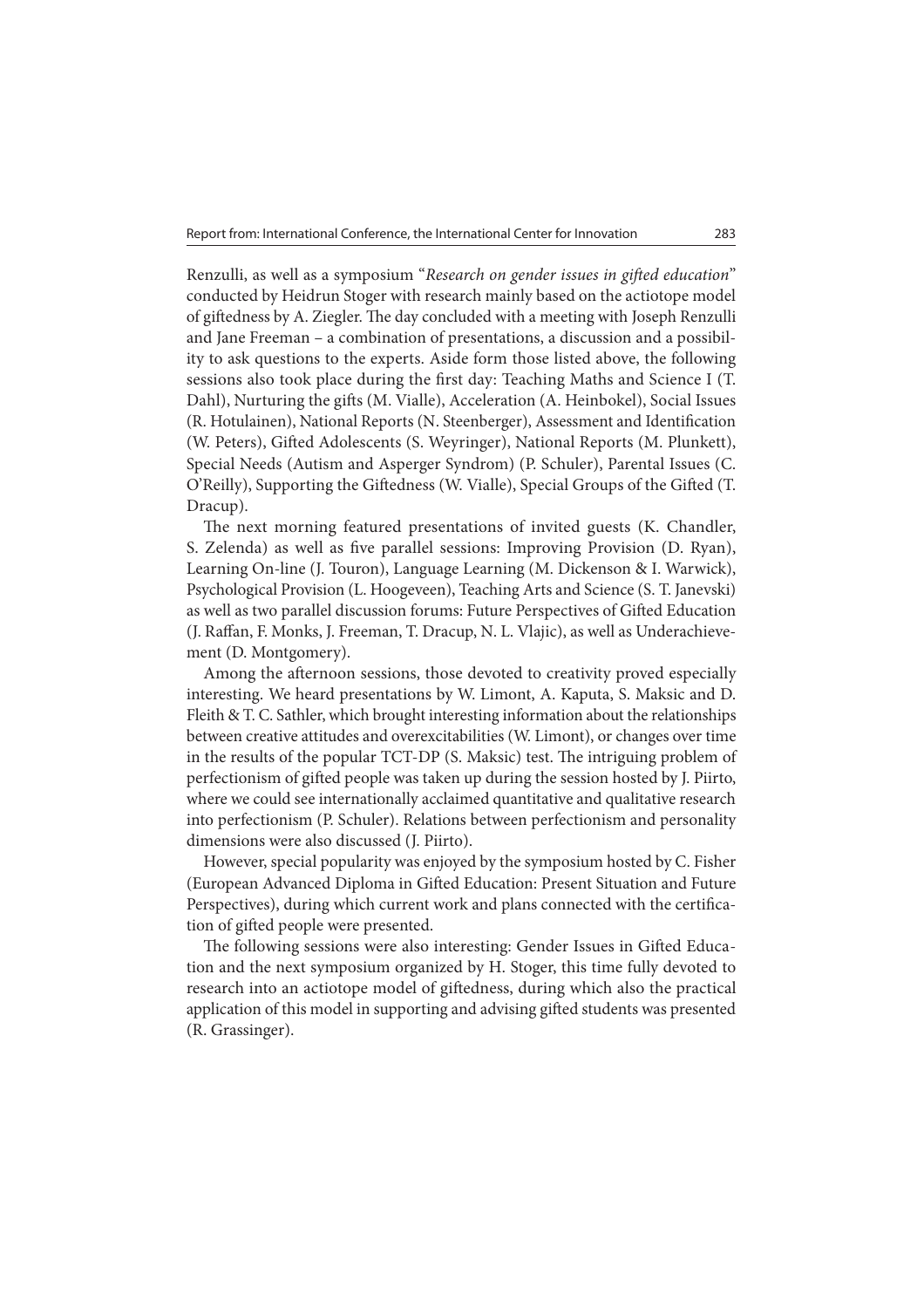The conference closed with Saturday meetings with D. Montgomery (Lifting Underachievement – the Teacher Is the Key) and D. Ostatnikova (Testosterone and Cognition).

#### **Conclusions – specificity of the research into giftedness and creativity in Europe**

The multitude and variety of the presented content does not render synthesis easy, yet basing on the subject matter of the two representative scholarly conferences it is possible to draw conclusions about the state of research into giftedness and creativity conducted in Europe. It seems that they can be reduced to a number of points.

Firstly, relative balance between scholarly and methodological, applied content is important. It is visible, therefore, that theory and practice come to agreement, and those who study theory and those who grapple with practice agree with each other more and more, and find fields for mutual application of their respective experiences.

Secondly, when analyzing the presented research it is important to highlight the availability of both quantitative and qualitative research. We are therefore dealing with both large studies with the use of standardized methods (tests and questionnaires), as well as studies based on interviews or observations, or equally frequently – on case studies.

Thirdly, research results and methodological solutions from countries which still a few years ago were not represented in the international arena are more and more frequently presented. Representatives from Asian, African or Central and Eastern European countries show the specificity of their approach and the interesting results of the research they conduct.

Unfortunately, it seems that it is also possible to formulate a number of doubts, concerns or even objections as to the realized research and presented studies.

First of all, what strikes is lack of the theoretical foundations of much of the presented research, which makes some of the studies seem totally exploratory, without a theoretical model underlying the conducted analyses and formulated conclusions. Lack of the explicitly expressed definition of giftedness or creativity, unclearly assumed relations between key variables – are the most fundamental characteristics of this issue.

Secondly though consequently to the previous point, it is important to mention the arbitrariness of the presented statistical data and the expected directions of interrelations. Regressive models, generally applied in numerous quantitative pres-